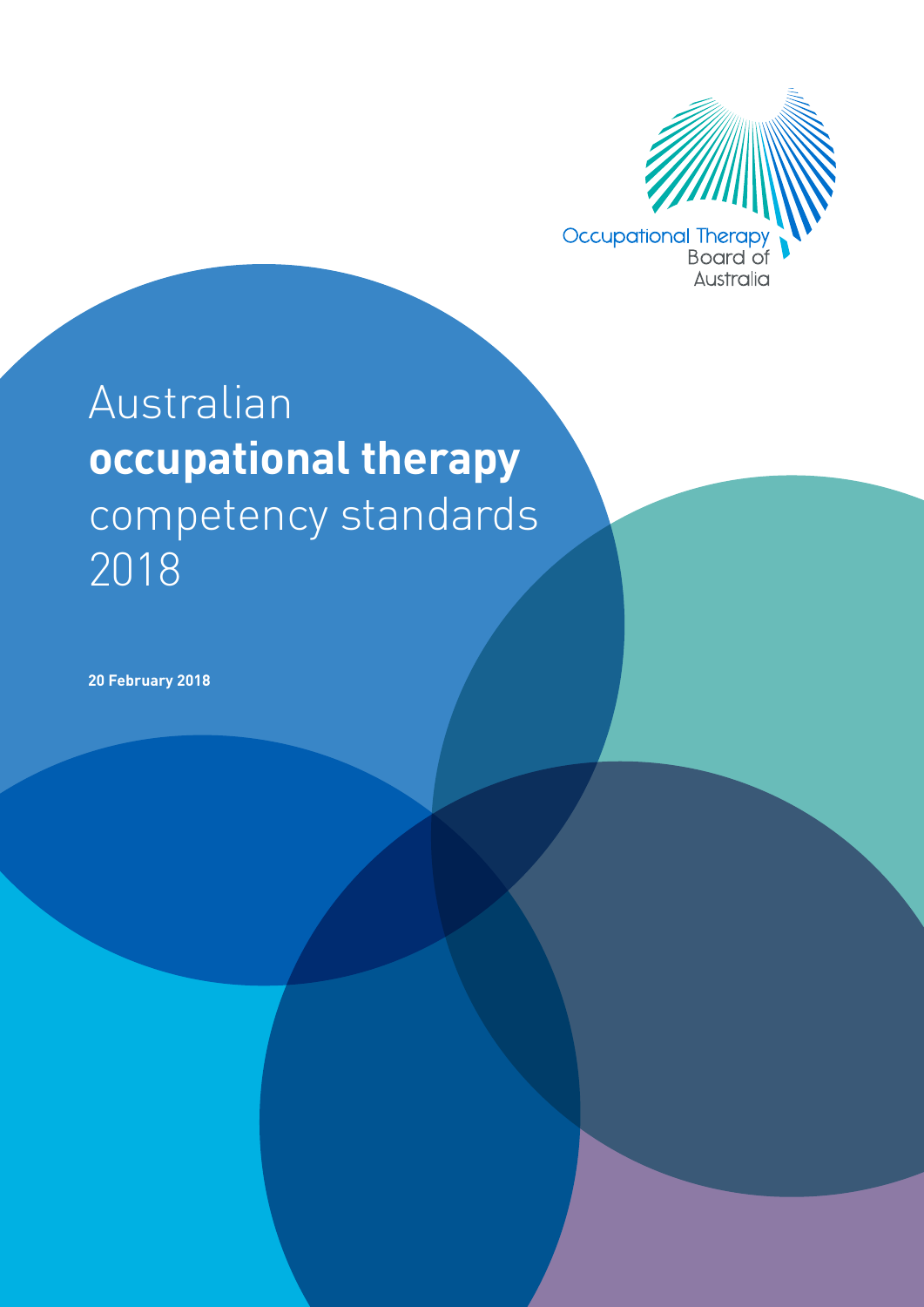## <span id="page-1-0"></span>A snapshot **Australian occupational therapy competency standards (AOTCS) 2018**

## **Standard 1: Professionalism**

An occupational therapist practises in an ethical, safe, lawful and accountable manner, supporting client health and wellbeing through occupation and consideration of the person and their environment.

## **Standard 2: Knowledge and learning**

An occupational therapist's knowledge, skills and behaviours in practice are informed by relevant and contemporary theory, practice knowledge and evidence, and are maintained and developed by ongoing professional development and learning.

## **Standard 3: Occupational therapy process and practice**

An occupational therapist's practice acknowledges the relationship between health, wellbeing and human occupation, and their practice is clientcentred for individuals, groups, communities and populations.

## **Standard 4: Communication**

Occupational therapists practise with open, responsive and appropriate communication to maximise the occupational performance and engagement of clients and relevant others.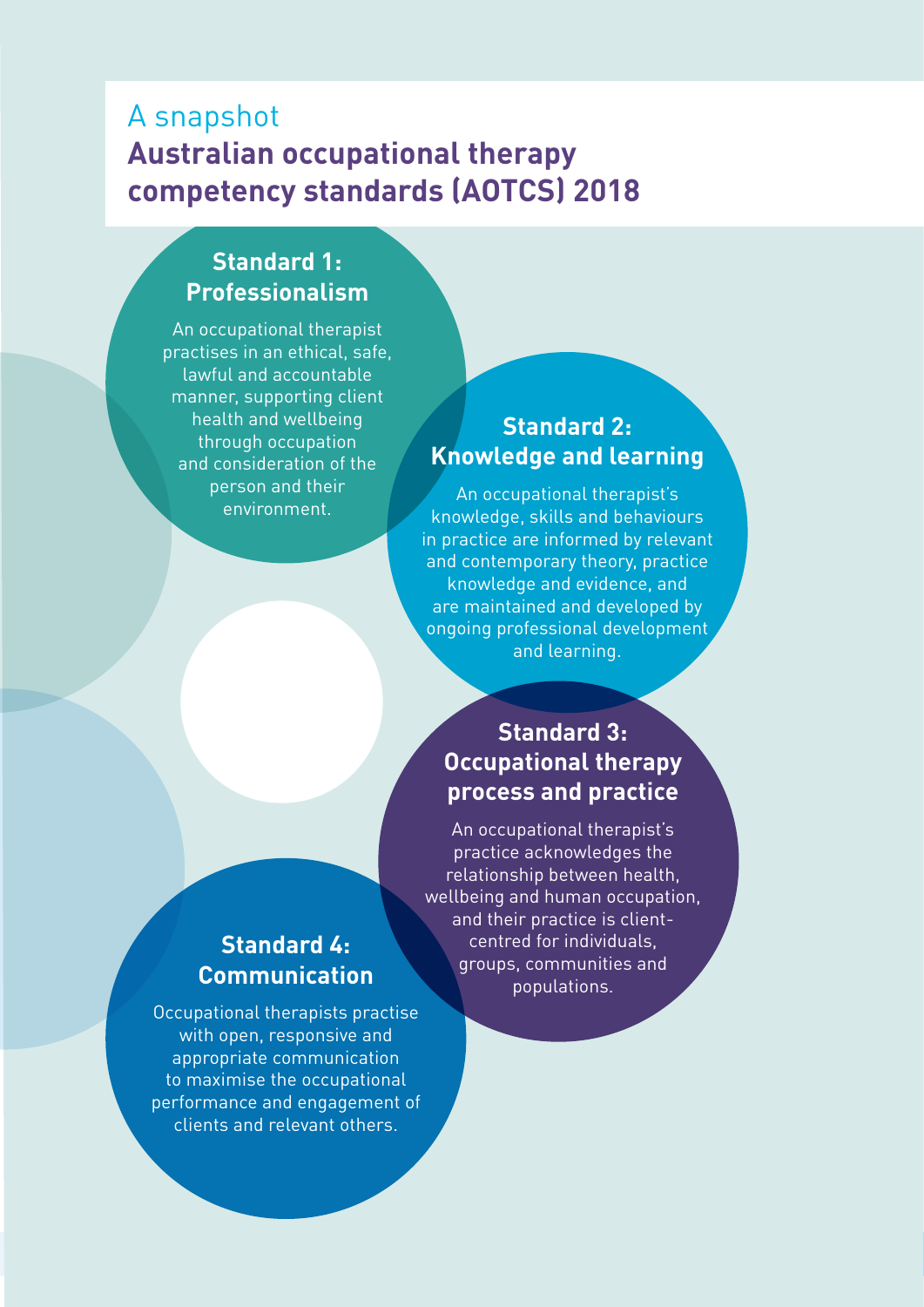## **Contents**

|                                | A snapshot: Australian occupational therapy<br>competency standards (AOTCS) 2018       | 1  |  |
|--------------------------------|----------------------------------------------------------------------------------------|----|--|
|                                | 1. Introduction                                                                        |    |  |
|                                | Background to the Australian occupational therapy<br>competency standards (AOTCS) 2018 | 3  |  |
|                                | Aboriginal and Torres Strait Islander Peoples and<br>cultural diversity                | 4  |  |
|                                | Format of the competency standards                                                     | 4  |  |
|                                | Uses of the competency standards                                                       | 5  |  |
|                                | Review                                                                                 | 5  |  |
| 2. Competency standards        |                                                                                        |    |  |
|                                | Standard 1: Professionalism                                                            | 6  |  |
|                                | Standard 2: Knowledge and learning                                                     | 7  |  |
|                                | Standard 3: Occupational therapy process and practice                                  | 8  |  |
|                                | Standard 4: Communication                                                              | 9  |  |
| <b>3. Supporting resources</b> |                                                                                        | 10 |  |
|                                | List of abbreviations                                                                  | 10 |  |
|                                | Glossary                                                                               | 10 |  |
|                                | References                                                                             | 13 |  |
|                                | Links to relevant agencies and documentation                                           | 14 |  |
|                                |                                                                                        |    |  |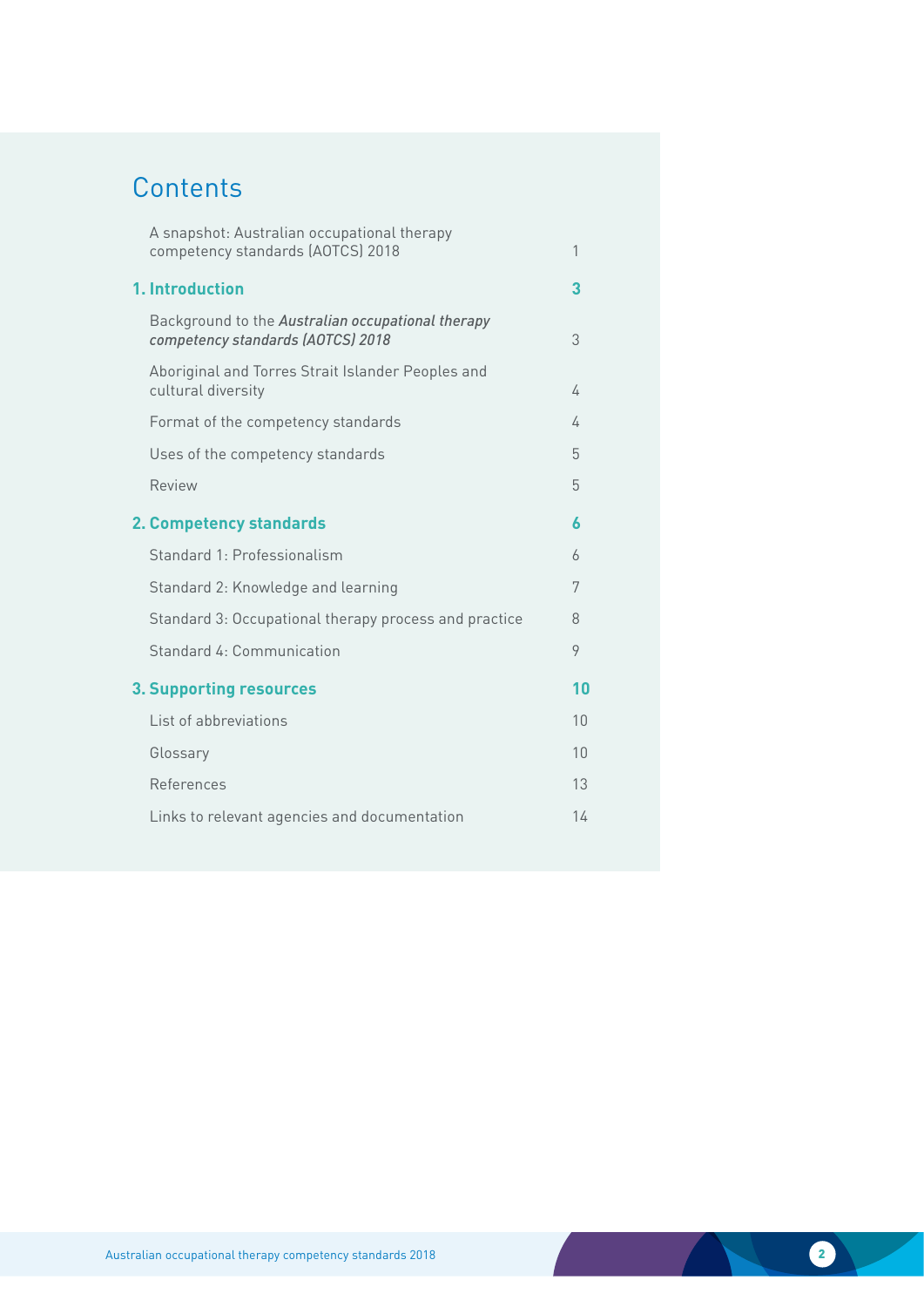## <span id="page-3-0"></span>1. Introduction

#### Background to the *Australian occupational therapy competency standards (AOTCS) 2018*

The *Australian occupational therapy competency standards* (the competency standards) were commissioned by the Occupational Therapy Board of Australia (the National Board) through the Australian Health Practitioner Regulation Agency (AHPRA). They describe the standards expected for competent practice by occupational therapists for registration and for regulation of the profession by the National Board. They are also intended for use by employers, education providers, individual practitioners and consumers of occupational therapy services.

The current competency standards represent a broadening of the previous *Australian minimum competency standards for new graduate occupational therapists (ACSOT) 2010*, which were primarily focused on entry to the profession. Since the development of the ACSOT, there has been a significant increase in the practice contexts in which occupational therapists engage with consumers of their services. The current competency standards incorporate the diversity of roles and contexts that now exist in occupational therapy practice.

| 1994                 | The Australian competency standards for entry level occupational therapists<br>developed by Occupational Therapy Australia.                                                                                                                                                                                                                                 |
|----------------------|-------------------------------------------------------------------------------------------------------------------------------------------------------------------------------------------------------------------------------------------------------------------------------------------------------------------------------------------------------------|
| 2007                 | Research study Mapping the future of occupational therapy education in the<br>21st century: Review and analysis of existing Australian competency standards<br>for entry-level occupational therapists and their impact on occupational<br>therapy curricula across Australia undertaken with funding from the<br>Australian Learning and Teaching Council. |
| 2010                 | Australian competency standards for for new graduate occupational therapists<br>(ACSOT) developed and ratified by Occupational Therapy Australia (OTA).                                                                                                                                                                                                     |
| 2011                 | Occupational Therapy Board of Australia established under the National<br>Accreditation and Assessment Scheme on 1 July 2011.                                                                                                                                                                                                                               |
| 2012                 | Occupational therapists were registered across Australia for the first time<br>on 1 July 2012.                                                                                                                                                                                                                                                              |
| 2015                 | Occupational Therapy Board of Australia initiated a project to review<br>ACSOT in light of new regulatory environment for occupational therapists.                                                                                                                                                                                                          |
| 2016-2017            | Extensive preliminary and public consultation with key and interested<br>stakeholders.                                                                                                                                                                                                                                                                      |
| December 2017        | Australian occupational therapy competency standards (AOTCS) 2018<br>endorsed by the National Board.                                                                                                                                                                                                                                                        |
| <b>February 2018</b> | Australian occupational therapy competency standards (AOTCS) 2018<br>launched.                                                                                                                                                                                                                                                                              |

#### **Summary of activities and outcomes from the competency standards review cycle**

These competency standards were developed following extensive and wide-ranging consultation with the profession, educators, the National Board's accreditation authority, members of the public and consumers of occupational therapy services. The National Board would like to particularly acknowledge the contribution of the expert opinion provided by its Competency Standards Reference Group and Competency Standards Advisory Panel, as well as the invaluable contributions provided by the National Aboriginal and Torres Strait Islander Occupational Therapy Network, Indigenous Allied Health Australia and AHPRA's Community Reference Group.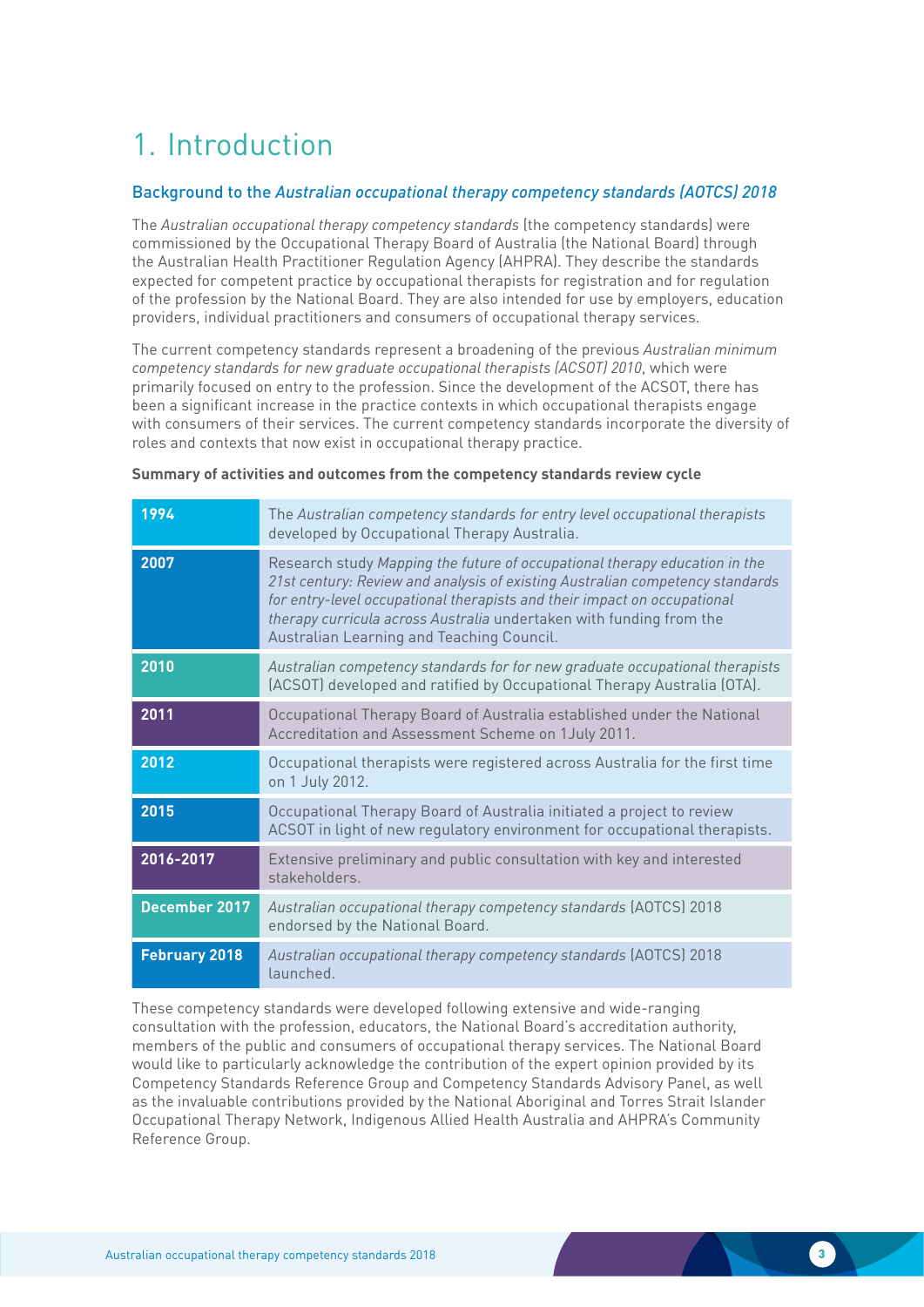#### <span id="page-4-0"></span>Aboriginal and Torres Strait Islander Peoples and cultural diversity

These competency standards have evolved within a particular cultural and social timeframe in Australia. The competency standards recognise that Aboriginal and Torres Strait Islander Peoples are the Traditional Custodians of this country and hold many cultural values and beliefs, which are diverse, complex and evolving.

The history of colonisation and its adverse effects for Aboriginal and Torres Strait Islander Peoples, such as the breakdown of culture, experiences of racism and the impacts of past government, must be acknowledged to ensure the delivery of safe, accessible and responsive occupational therapy services. Cultural responsiveness and capabilities for practice with Aboriginal and Torres Strait Islander Peoples assist with supporting their self-determination and quality of life. Evidence indicates that Aboriginal and Torres Strait Islander Peoples are more likely to access health services where, among other things, providers communicate respectfully, and have awareness of underlying social issues and culture.<sup>1</sup> These competency standards specifically acknowledge the need for occupational therapists to enhance their cultural responsiveness and capabilities for practice with Aboriginal and Torres Strait Islander Peoples.

Australia has a longstanding history of migration, and this contributes to its culturally and linguistically diverse population. The need for respectful, collaborative, safe and culturally responsive practice is supported in these competency standards, where occupational therapists recognise that historical, political, cultural, societal, environmental and economic factors influence clients' health, wellbeing and occupational participation. The competency standards demonstrate commitment to working collaboratively across different cultural and social groups.

Relevant bodies and organisations in Australia also have standards, laws and codes that apply to occupational therapists, and these continue to be supported by the competency standards. These documents are referenced in the section *Links to relevant agencies and documentation*.

Occupational therapy is a client-centred profession concerned with promoting health and wellbeing through occupation not only for individuals but also for families and communities. The competency standards reflect the use of an occupational therapy process that focuses on the clients' personal, occupational and environmental enablers and barriers to promote health, wellbeing and occupational participation.

#### Format of the competency standards

The competency standards were developed through consultation with the profession, the public and other relevant bodies. They focus on four conceptual areas of occupational therapy practice, namely: professionalism; knowledge and learning; occupational therapy process and practice; and communication.

Each of the four competency standards is further described by a number of practice behaviours. The practice behaviours communicate to an occupational therapist and the public the expected behaviours an occupational therapist should demonstrate under each competency standard. Terms used in this document are defined in the *Glossary*. Clients of occupational therapists can also consult these competency standards to understand what practice behaviours they can expect from occupational therapists. The competency standards describe the level of competency required for safe practice by an occupational therapist in a range of contexts and situations.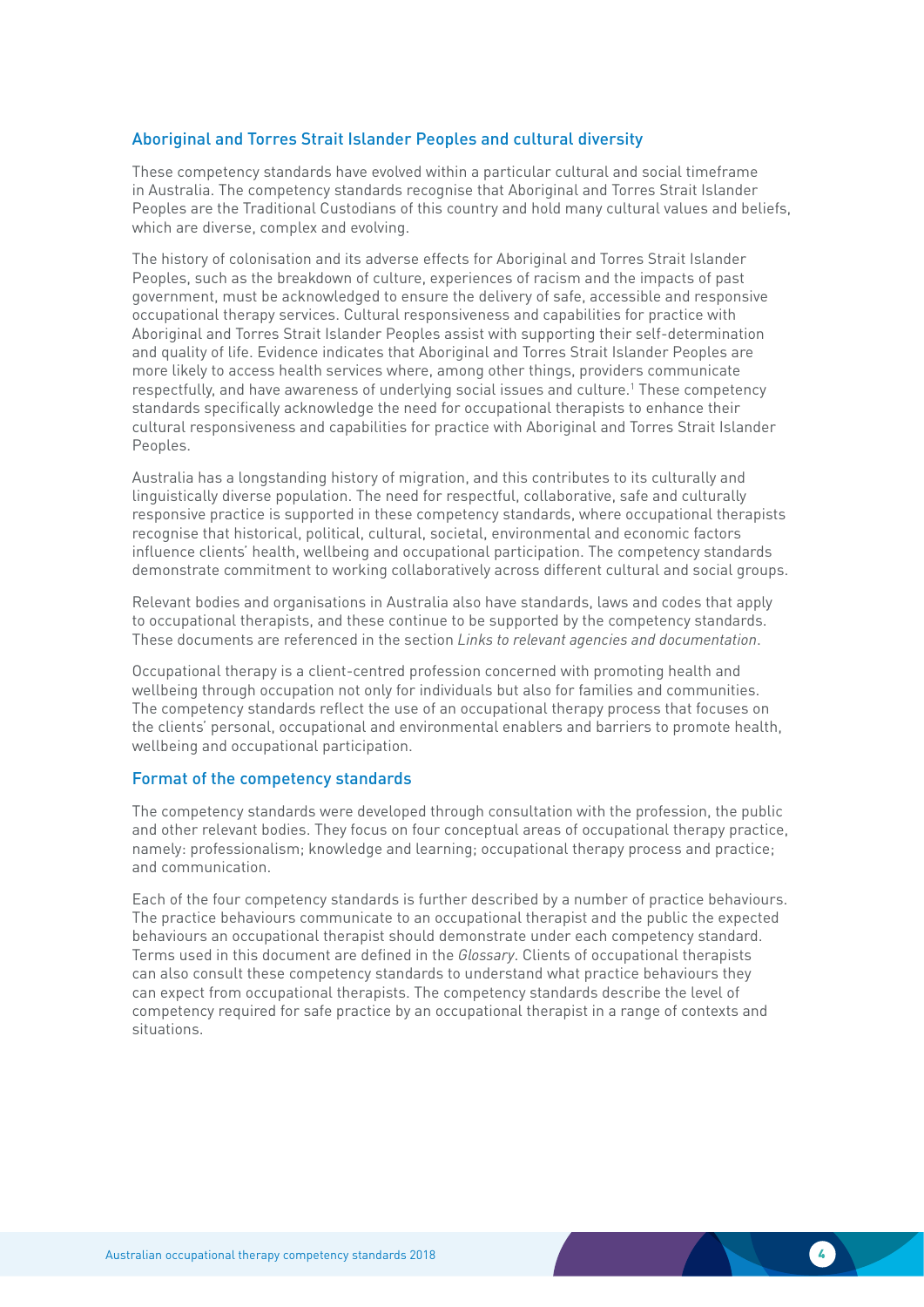#### <span id="page-5-0"></span>Uses of the competency standards

The competency standards apply to all occupational therapists, including those working in research, education, management or other roles not involving direct contact with clients. Clients referred to in the competency standards can be individuals, groups, organisations, communities or populations.

The competency standards have been designed for regulatory use and will be a benchmark for the standard of practice deemed suitable by the profession. The competency standards also provide a resource for employers and managers of services about what to expect of a competent occupational therapy workforce and the safety of their clients. The competency standards may be used by education providers to underpin programs of study to produce safe and competent new graduates.

Through the use of these competency standards, the National Board can expect that all occupational therapists registered in Australia, whether they have qualified in Australia or overseas, or have re-registered after a break from practice, are safe and competent. The competency standards apply equally to the wide array of practice settings within which occupational therapists work and interact with clients. The competency standards and practice behaviours are not presented in order of importance. Rather, every standard and behaviour is considered to be equally important and together describe competent practice.

Occupational therapists can reflect upon and discuss with their peers each competency standard and its associated practice behaviours to develop a shared understanding of the safe and competent occupational therapy practice required for each practice setting.

#### Review

The competency standards will be reviewed from time to time as required. This will generally occur at least every five years.

**Date of effect:** 1 January 2019

These competency standards replace the previous *Australian minimum competency standards for new graduate occupational therapists* (ACSOT) dated September 2010.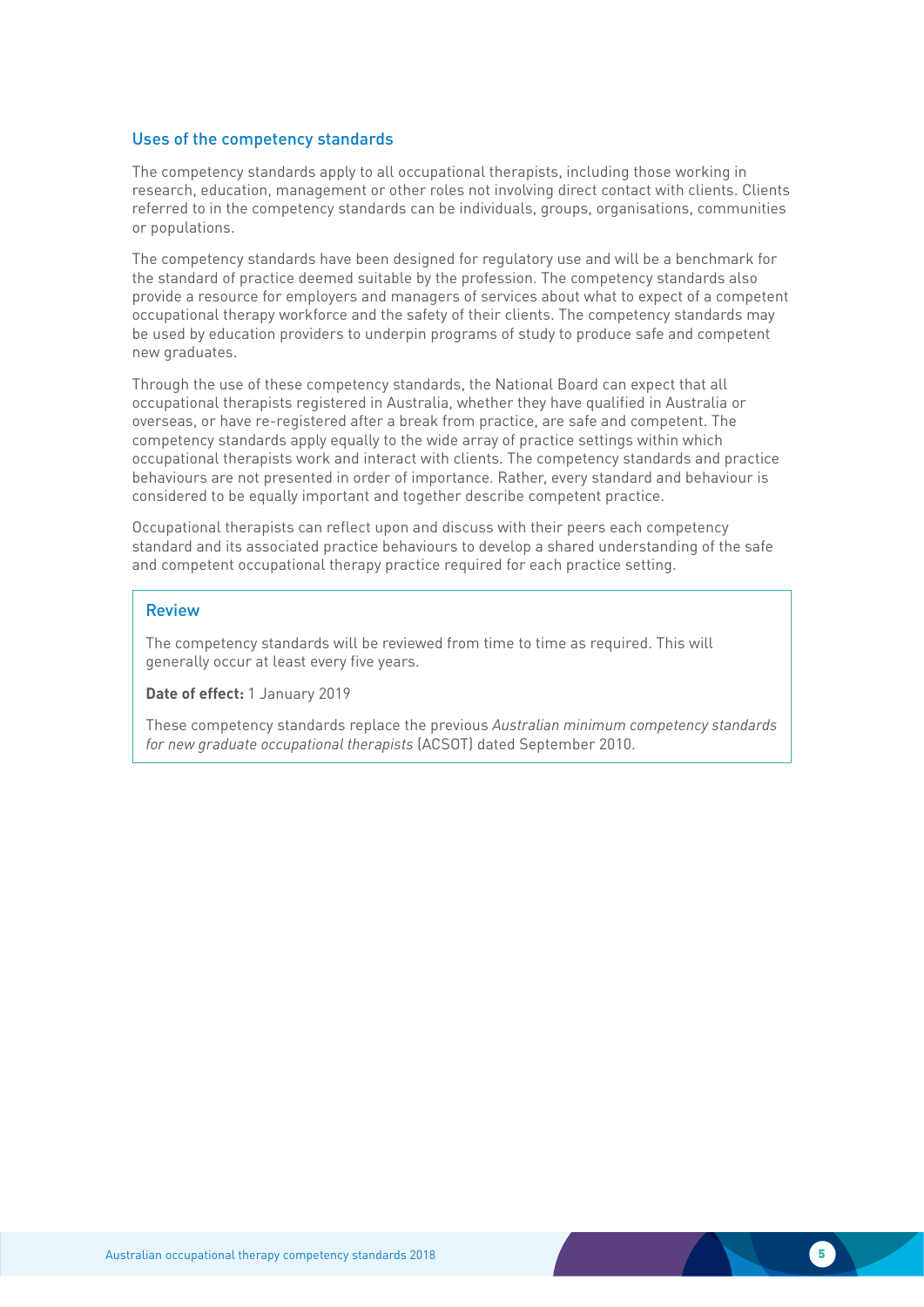## <span id="page-6-0"></span>2. Competency standards

## Standard 1 Professionalism

**An occupational therapist practises in an ethical, safe, lawful and accountable manner, supporting client health and wellbeing through occupation and consideration of the person and their environment.**

- 1. complies with the Occupational Therapy Board of Australia's standards, guidelines and *Code of conduct*
- 2. adheres to legislation relevant to practice
- 3. maintains professional boundaries in all client and professional relationships
- 4. recognises and manages conflicts of interest in all client and professional relationships
- 5. practises in a culturally responsive and culturally safe manner, with particular respect to culturally diverse client groups
- 6. incorporates and responds to historical, political, cultural, societal, environmental and economic factors influencing health, wellbeing and occupations of Aboriginal and Torres Strait Islander Peoples
- 7. collaborates and consults ethically and responsibly for effective client-centred and interprofessional practice
- 8. adheres to all work health and safety, and quality requirements for practice
- 9. identifies and manages the influence of her/his values and culture on practice
- 10. practises within limits of her/his own level of competence and expertise
- 11. maintains professional competence and adapts to change in practice contexts
- 12. identifies and uses relevant professional and operational support and supervision
- 13. manages resources, time and workload accountably and effectively
- 14. recognises and manages her/his own physical and mental health for safe, professional practice
- 15. addresses issues of occupational justice in practice
- 16. contributes to education and professional practice development of peers and students, and
- 17. recognises and manages any inherent power imbalance in relationships with clients.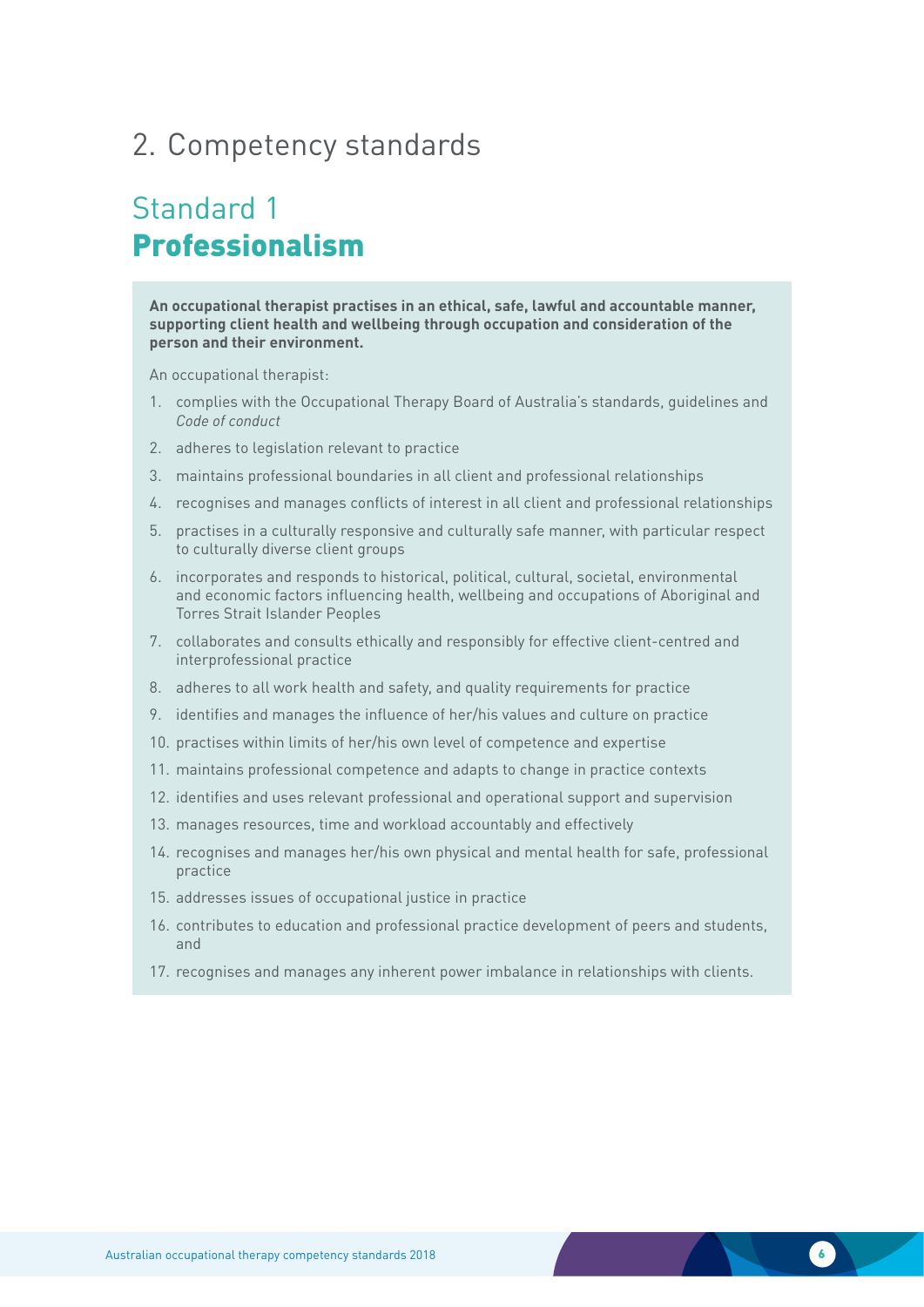## <span id="page-7-0"></span>Standard 2 Knowledge and learning

**An occupational therapist's knowledge, skills and behaviours in practice are informed by relevant and contemporary theory, practice knowledge and evidence, and are maintained and developed by ongoing professional development and learning.**

- 1. applies current and evidence-informed knowledge of occupational therapy and other appropriate and relevant theory in practice
- 2. applies theory and frameworks of occupation to professional practice and decisionmaking
- 3. identifies and applies best available evidence in professional practice and decisionmaking
- 4. understands and responds to Aboriginal and Torres Strait Islander health philosophies, leadership, research and practices
- 5. maintains current knowledge for cultural responsiveness to all groups in the practice setting
- 6. maintains and improves currency of knowledge, skills and new evidence for practice by adhering to the requirements for continuing professional development
- 7. implements a specific learning and development plan when moving to a new area of practice or returning to practice
- 8. reflects on practice to inform current and future reasoning and decision-making and the integration of theory and evidence into practice
- 9. maintains knowledge of relevant resources and technologies, and
- 10. maintains digital literacy for practice.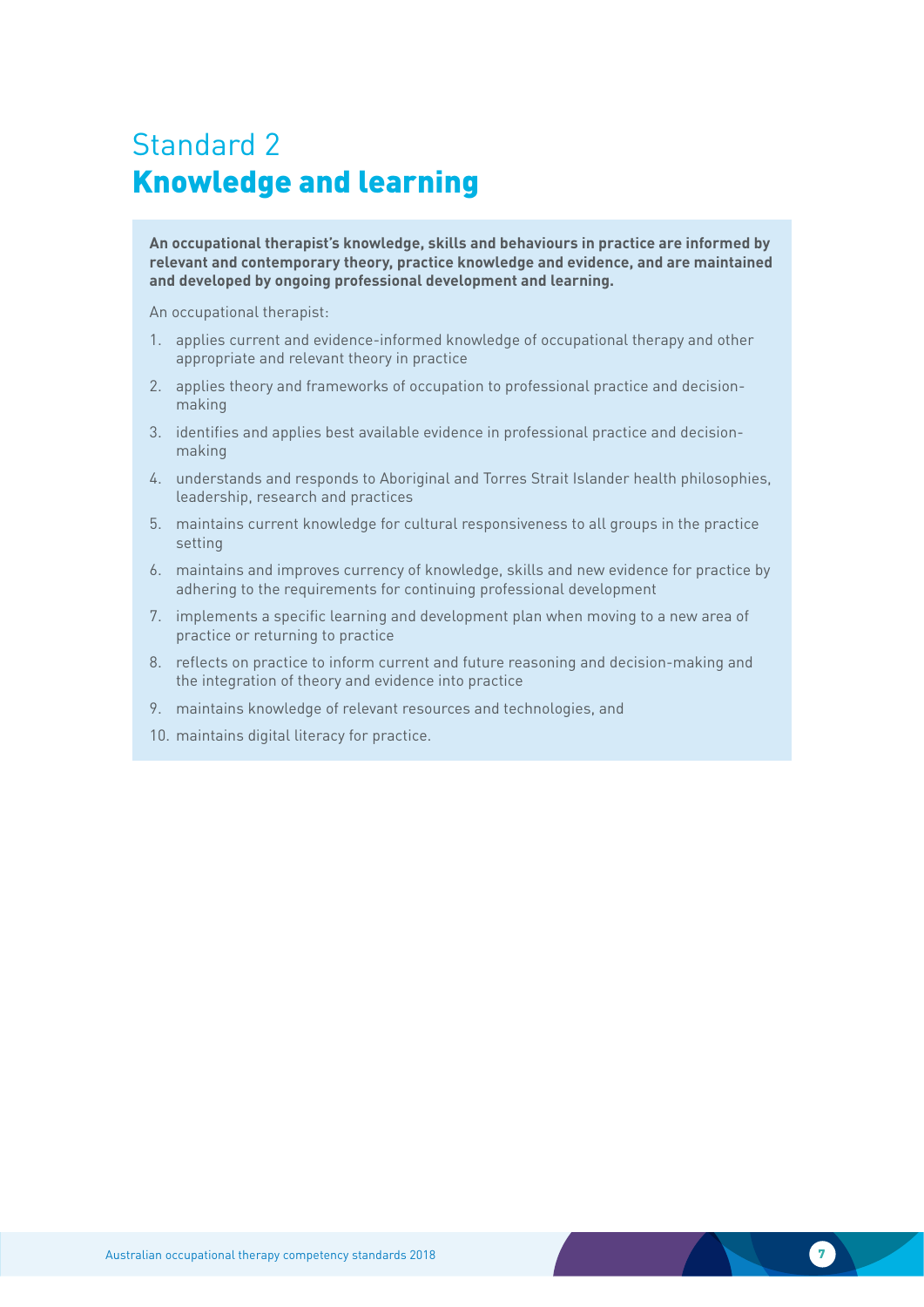## <span id="page-8-0"></span>Standard 3 Occupational therapy process and practice

**An occupational therapist's practice acknowledges the relationship between health, wellbeing and human occupation, and their practice is client-centred for individuals, groups, communities and populations.**

- 1. addresses occupational performance and participation of clients, identifying the enablers and barriers to engagement
- 2. performs appropriate information gathering and assessment when identifying a client's status and functioning, strengths, occupational performance and goals
- 3. collaborates with the client and relevant others to determine the priorities and occupational therapy goals
- 4. develops a plan with the client and relevant others to meet identified occupational therapy goals
- 5. selects and implements culturally responsive and safe practice strategies to suit the occupational therapy goals and environment of the client
- 6. seeks to understand and incorporate Aboriginal and Torres Strait Islander Peoples' experiences of health, wellbeing and occupations encompassing cultural connections
- 7. reflects on practice to inform and communicate professional reasoning and decisionmaking
- 8. identifies and uses practice guidelines and protocols suitable to the practice setting or work environment
- 9. implements an effective and accountable process for delegation, referral and handover
- 10. reviews, evaluates and modifies plans, goals and interventions with the client and relevant others to enhance or achieve client outcomes
- 11. evaluates client and service outcomes to inform future practice
- 12. uses effective collaborative, multidisciplinary and interprofessional approaches for decision-making and planning
- 13. uses appropriate assistive technology, devices and/or environmental modifications to achieve client occupational performance outcomes, and
- 14. contributes to quality improvement and service development.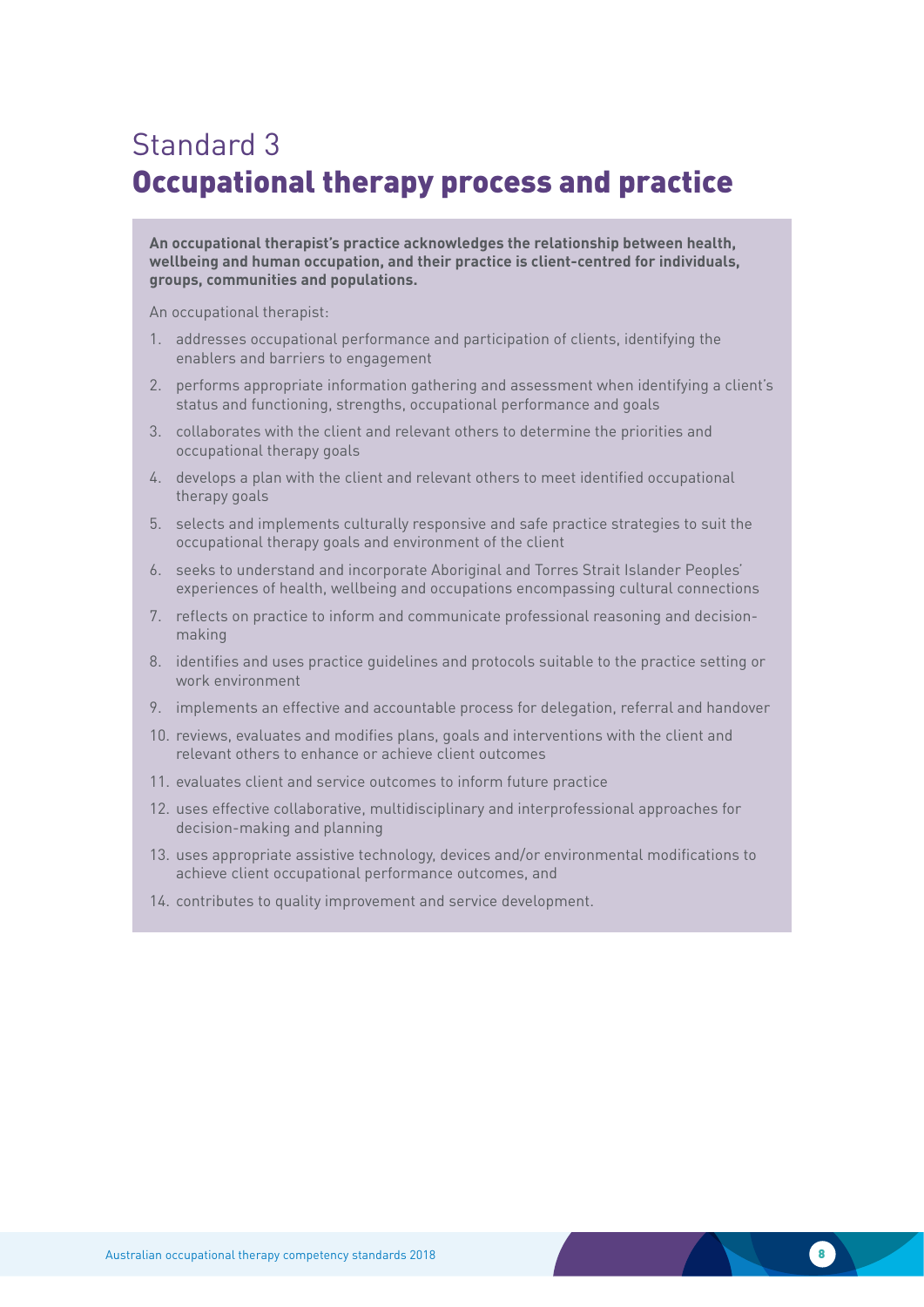## <span id="page-9-0"></span>Standard 4 Communication

**Occupational therapists practise with open, responsive and appropriate communication to maximise the occupational performance and engagement of clients and relevant others.**

- 1. communicates openly, respectfully and effectively
- 2. adapts written, verbal and non-verbal communication appropriate to the client and practice context
- 3. works ethically with Aboriginal and Torres Strait Islander communities and organisations to understand and incorporate relevant cultural protocols and communication strategies, with the aim of working to support self-governance in communities
- 4. uses culturally responsive, safe and relevant communication tools and strategies
- 5. complies with legal and procedural requirements for the responsible and accurate documentation, sharing and storage of professional information and records of practice
- 6. maintains contemporaneous, accurate and complete records of practice
- 7. obtains informed consent for practice and information-sharing from the client or legal guardian
- 8. maintains collaborative professional relationships with clients, health professionals and relevant others
- 9. uses effective communication skills to initiate and end relationships with clients and relevant others
- 10. seeks and responds to feedback, modifying communication and/or practice accordingly, and
- 11. identifies and articulates the rationale for practice to clients and relevant others.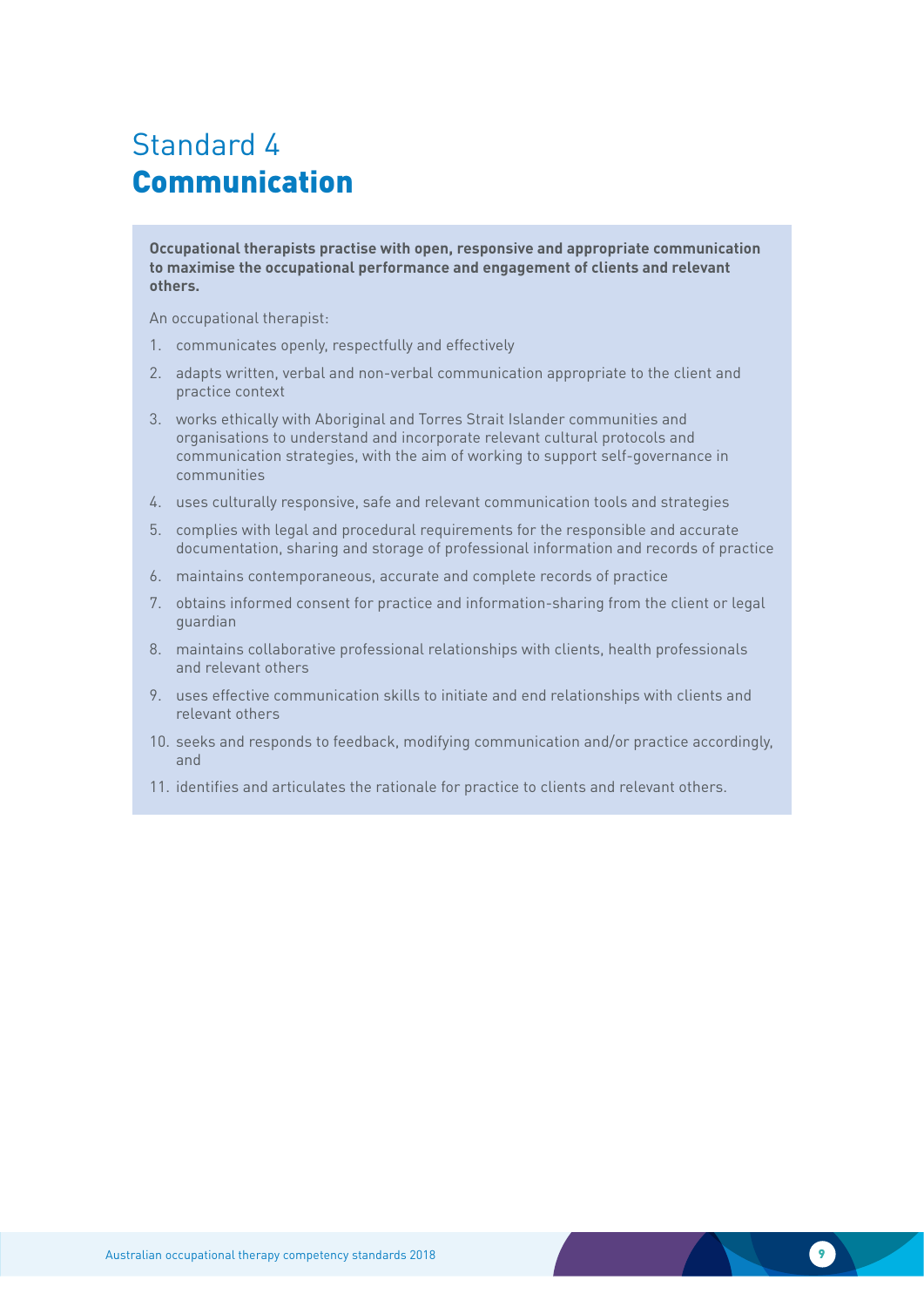## <span id="page-10-0"></span>3. Supporting resources

#### List of abbreviations

| <b>AHPRA</b> | Australian Health Practitioner Regulation Agency                                         |
|--------------|------------------------------------------------------------------------------------------|
| <b>ACSOT</b> | Australian minimum competency standards for new graduate occupational<br>therapists 2010 |
| <b>CPD</b>   | Continuing professional development                                                      |
| <b>COAG</b>  | <b>Council of Australian Governments</b>                                                 |
| <b>ICF</b>   | International Classification of Functioning, Disability and Health                       |
| <b>OTA</b>   | Occupational Therapy Australia                                                           |
|              | <b>The National Board</b> Occupational Therapy Board of Australia                        |
| <b>WFOT</b>  | World Federation of Occupational Therapists                                              |

#### **Glossary**

A **client** is the direct recipient of occupational therapy services, and may be an individual, family member, significant other, group, organisation, community or population.2 Family members and carers may be considered clients in many occupational therapy settings.

**Client-centred** practice promotes and respects the needs, desires, knowledge, experiences, beliefs and priorities of the client, and seeks the client's active participation in service planning, development and delivery.<sup>2</sup>

**Collaboration** involves partnerships in which members work together and use a coordinated and cooperative approach to solve problems or provide services.<sup>2</sup>

Effective **communication** involves listening to, asking for and respecting the views of clients, informing clients of the nature of and needs for all aspects of care, and giving clients adequate opportunity to question or refuse intervention and treatment. It involves discussing with clients all available healthcare options, and communicating in a way that meets their specific language, cultural and communication needs, including those who require assistance because of their English skills or because of impairment.

More guidance about what is considered effective communication is defined in the Occupational Therapy Board of Australia's *Code of conduct*.

**Competence** defines the successful use of knowledge, technical and interpersonal skills, and judgement in a manner that aligns with evidence based standards of care and the expectations of the profession. Competence is gained through experience and training.<sup>3</sup>

**Competency** is the knowledge, skills, values and attitudes of a health practitioner against standards of practice that are observable in the health profession.<sup>4</sup>

**Competency standards** are authoritative documents that explicitly and implicitly communicate a professional critical philosophy, purpose and scope, and describe the values, knowledge, attitudes and skills that each profession identifies as necessary. They are influenced by legal, ethical, regulatory and political requirements. They describe and reflect professional and community expectations of competent performance, are a public declaration of the cognitions and processes that underpin service, and identify aspects of task performance that are observable in the workplace.3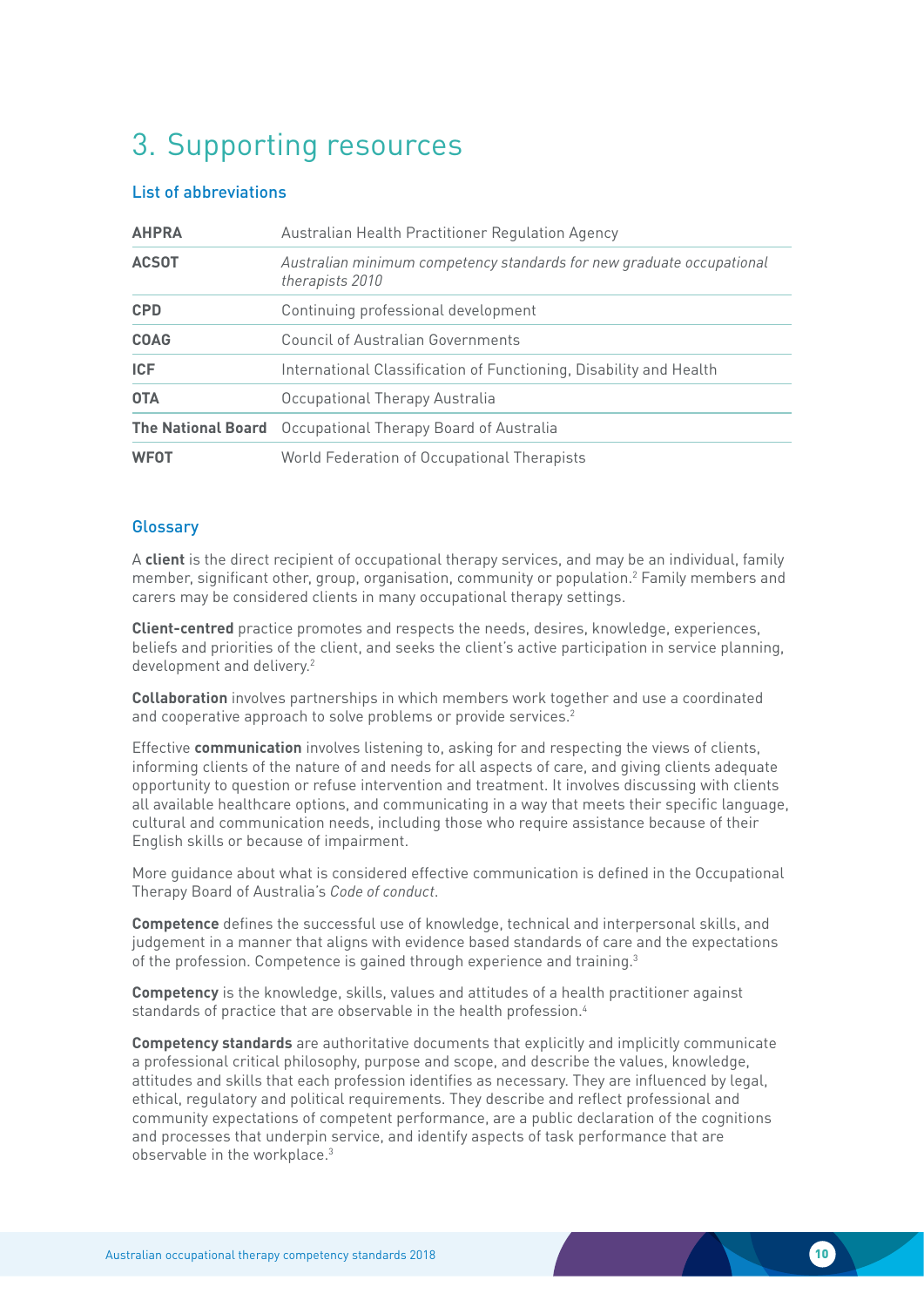A **conflict of interest** arises in practice when a practitioner, entrusted with acting in the interests of a patient or client, also has financial, professional or personal interests or relationships with third parties that may affect his or her care of the patient or client. Multiple interests are common. They require identification, careful consideration, appropriate disclosure and accountability. When these interests compromise, or might reasonably be perceived by an independent observer to compromise an occupational therapist's primary duty to the patient or client, the practitioner must recognise and resolve this conflict of interest in the best interests of the client.

For an overview of conflicts of interest, refer to the Occupational Therapy Board of Australia's *Code of conduct*.

**Contemporaneous** refers to the act of recording information about a certain event as soon as possible, either as the event is occurring or shortly after its conclusion, to ensure an accurate record of events and relevant issues are noted correctly and in order.<sup>5</sup>

**Continuing professional development (CPD)** is the means by which members of the profession maintain, improve and broaden their knowledge, expertise and competence, and develop the personal and professional qualities required throughout their professional lives.

**Cultural capability** is the combination of cultural awareness and culturally safe practice. It refers to the integration and transformation, within appropriate cultural settings, of knowledge about individuals and groups of people into specific standards, policies, practices and attitudes to enhance the quality of health services to produce better health outcomes.<sup>6</sup>

**Culturally responsive** describes strengths-based, action-oriented and culturally capable approaches that facilitate increased access to affordable, available, appropriate and acceptable healthcare. It can be defined as an extension of patient-centred care that includes paying particular attention to social and cultural factors in managing the care of patients from diverse cultural backgrounds. It is an ongoing process that requires regular self-reflection and proactive responses to the client with whom the interaction is occurring. It is the responsibility of the health professional to deliver culturally responsive healthcare.<sup>7</sup>

Health professionals use a variety of terms (often interchangeably) that relate to effectively working across cultures in a culturally responsive manner. These include cultural competency, cultural safety, cultural respect, cultural awareness, cultural humility and cultural sensitivity. Some of these terms have been defined in the *Aboriginal and Torres Strait Islander health curriculum framework* (2014).8

**Delegation** involves one practitioner asking another person or member of staff to provide care on behalf of the delegating practitioner while that practitioner retains overall responsibility for the care of the patient or client.

**Digital literacy** is the ability to search, navigate, evaluate, create and communicate information effectively using a variety of digital media. It includes the knowledge of basic computing principles and an ability to engage appropriately with online communities and social networks.<sup>9</sup>

**Evidence-based practice** is the integration of research evidence, clinical expertise, client values and circumstances, and the practice context into service delivery and decision-making.<sup>10, 11</sup>

**Handover** is the process of transferring all responsibility to another practitioner.

**Interprofessional practice** involves practitioners collaborating with other health professionals to deliver services and care programs with a common purpose.<sup>12</sup>

An **intervention** may include, among other things, participation in occupational activities, the provision of equipment, modifications to the environment, and education.2

A **national board** is appointed by Ministerial Council to regulate the health profession in the public interest and meet the responsibilities set down in the National Law.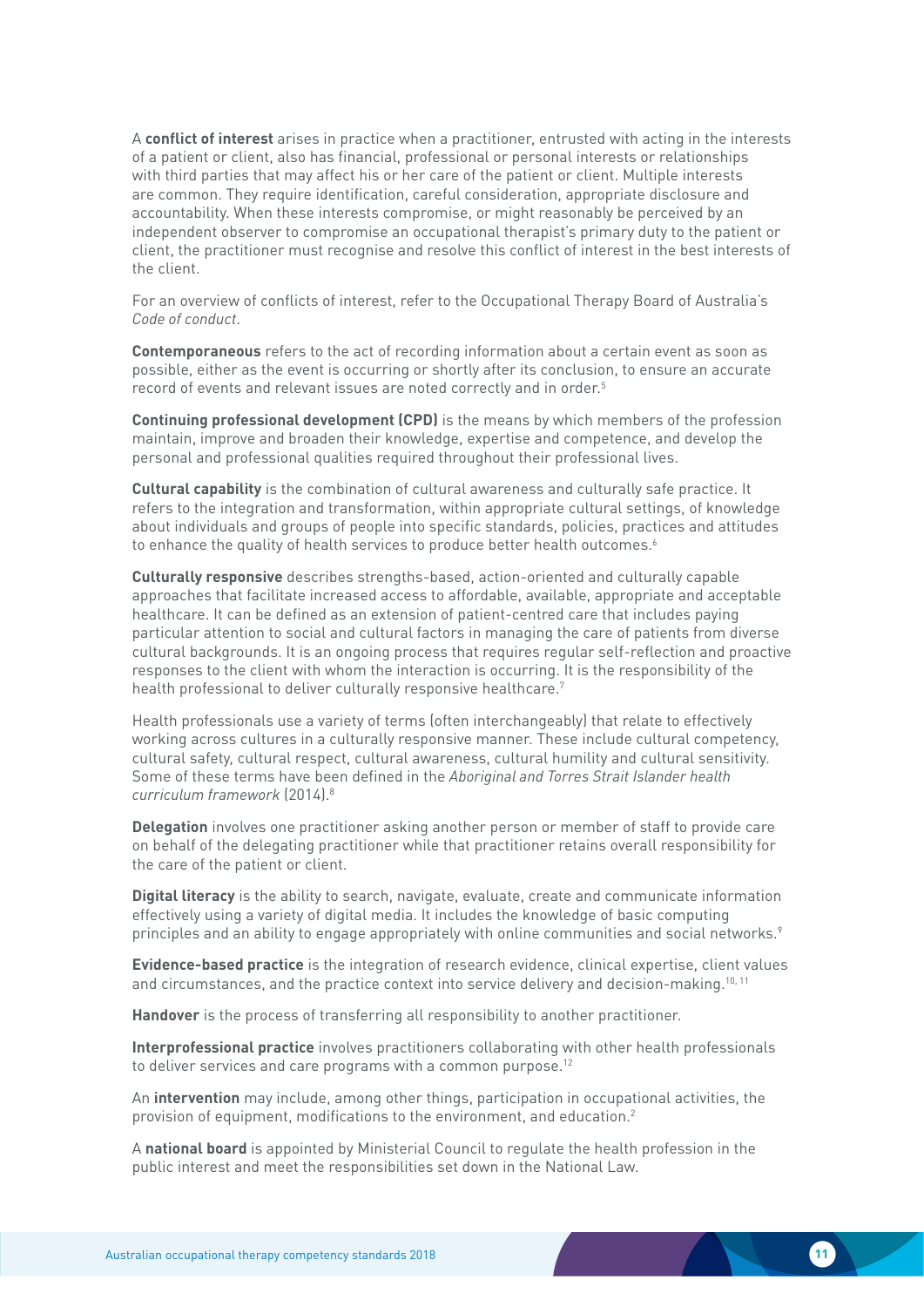The **National Law** is the Health Practitioner Regulation National Law, as in force in each state and territory. The National Law has been adopted by the parliament of each state or territory through adopting legislation. The National Law is generally consistent in all states and territories. New South Wales did not adopt Part 8 of the National Law and Queensland is no longer participating in Part 8, Divisions 3 to 12.

The **National Scheme** is the National Registration and Accreditation Scheme for registered health practitioners, which was established by the Council of Australian Governments (COAG).

**Occupation** means all the things that people value for personal or cultural purposes and that serve the purpose of self-care, productivity and leisure.<sup>2</sup>

**Occupational justice** is concerned with issues such as equity and fairness in respect to engagement in diverse and meaningful occupation.<sup>13</sup>

**Occupational performance** is 'the result of a dynamic, interwoven relationship between persons, environment, and occupation over a person's lifespan. It is the ability to choose, organise, and satisfactorily perform tasks for the purpose of looking after oneself, enjoying life, and contributing to the community'.14 (p.181)

An **occupational therapy process** involves the client and health professional collaborating to determine the most appropriate interventions that align with a client's goals and desired results; interventions are selected using best available practice and professional reasoning.<sup>2</sup>

A significant **power imbalance** exists within a therapeutic relationship as a result of the health practitioner's status as a professional, with specialised knowledge, access to personal information and a role in providing support to the client. In all cases, the health practitioner (not the client) is responsible for acknowledging that a power imbalance exists, considering its impact on the therapeutic relationship and communicating with the client regarding the nature of the relationship.

**Practice** means any role, whether remunerated or not, in which the individual uses her or his skills and knowledge as a health practitioner in her or his profession. Practice is not restricted to the provision of direct clinical care. It also includes using professional knowledge in a direct non-clinical relationship with clients, working in management, administration, education, research, advisory, regulatory or policy development roles, and any other roles that influence safe, effective delivery of health services in the health profession.

**Professional boundaries** refers to the clear separation that should exist between professional conduct aimed at meeting the health needs of patients or clients and a practitioner's own personal views, feelings and relationships that are not relevant to the therapeutic relationship.

Professional boundaries are integral to a good practitioner–patient/client relationship. They promote quality care of patients or clients and they protect both parties.

**Professional (or clinical) reasoning** is the process used by health professionals to plan, direct, perform and reflect on client care.15

**Referral** involves one practitioner sending a patient or client to obtain an opinion or treatment from another practitioner. Referral usually involves the transfer (in part) of responsibility for the care of the patient or client, usually for a defined time and a particular purpose, such as care that is outside the referring practitioner's expertise or scope of practice.

**Reflection** is the process of thinking critically about one's practice. This may involve consideration of assumptions and alternative approaches, comparison to the practice of colleagues, considering the potential relevance and application to practice of new knowledge, acquired through reading, formal learning or other CPD activity.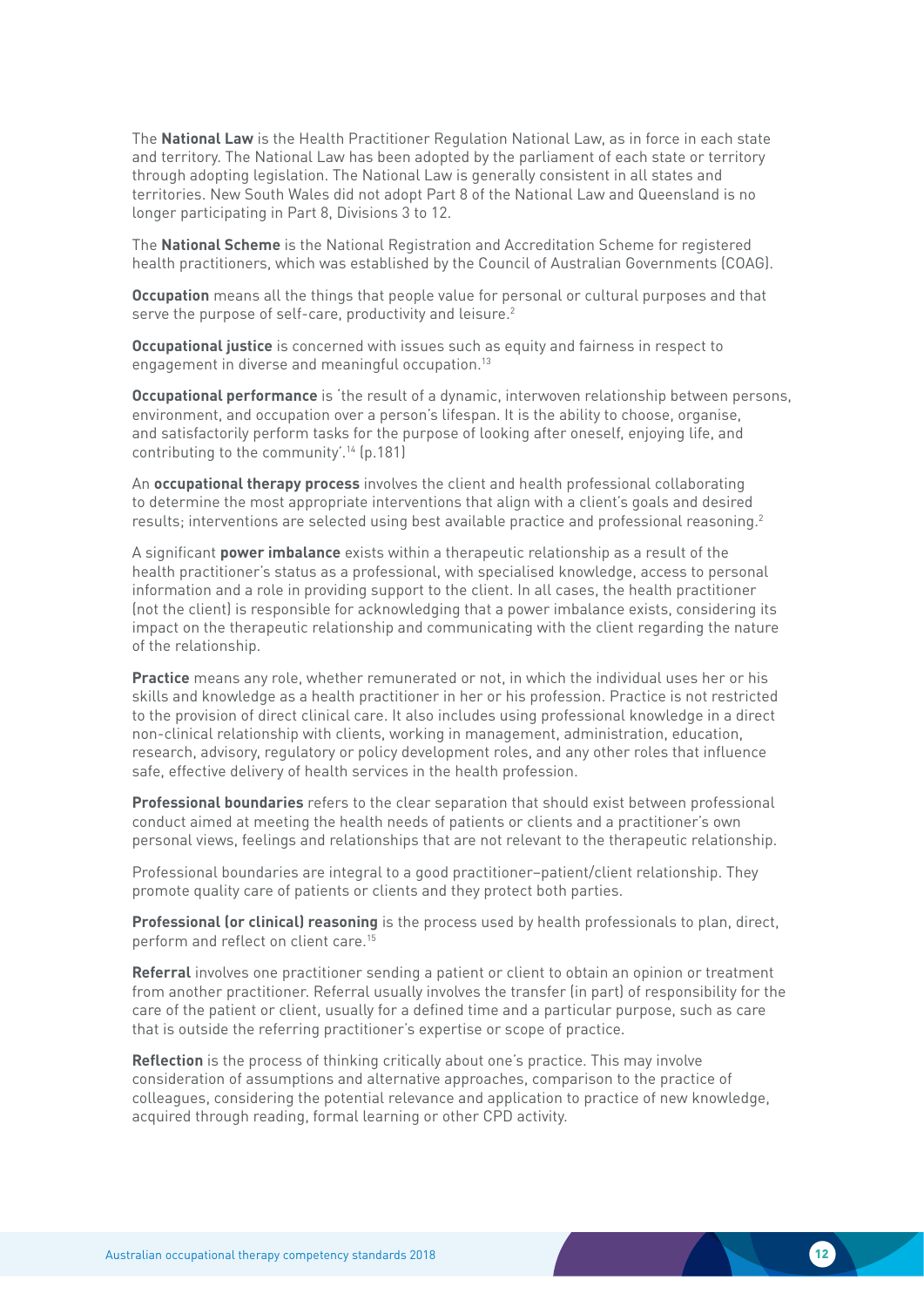#### <span id="page-13-0"></span>**References**

- 1. *Australian Health Minister's Advisory Council's National Aboriginal and Torres Strait Islander Health Standing Committee*. COAG Health Council [Internet]. Canberra: Australian Health Ministers Advisory Council; c2014. Cultural Respect Framework 2016–2026. [cited 2017 Aug 24]; [about 25 pages]. Available from: [www.coaghealthcouncil.gov.au/Portals/0/National%20Cultural%20Respect%20Framework%20for%20](http://www.coaghealthcouncil.gov.au/Portals/0/National%20Cultural%20Respect%20Framework%20for%20Abor) [Aboriginal%20and%20Torres%20Strait%20Islander%20Health%202016\\_2026\\_2.pdf](http://www.coaghealthcouncil.gov.au/Portals/0/National%20Cultural%20Respect%20Framework%20for%20Abor)
- 2. *Occupational Therapy Australia. Australian minimum competency standards for new graduate occupational therapists (ACSOT)* 2010 [Internet]. Melbourne: OTA; c2010 [cited 2017 July 01]. [about 64 pages]. Available from: [www.otaus.com.au/sitebuilder/aboutus/knowledge/asset/files/16/australian\\_](https://www.otaus.com.au/sitebuilder/aboutus/knowledge/asset/files/16/australian_minimum_competency_) minimum competency standards for new grad occupational therapists.pdf
- 3. Verma S, Paterson M, & Medves J. *Core competencies for health care professionals: what medicine, nursing, occupational therapy, and physiotherapy share*. Journal of Allied Health. 2006;35(2):109–15
- 4. Englander R, Cameron T, Ballard A, Dodge J, Bull J, Aschenbrener C. *Toward a common taxonomy of competency domains for the health professions and competencies for physicians*. Academic Medicine. 2013; 88(8):1088–1094.
- 5. National Health Service Scotland. *Advanced Nursing Practice Toolkit* [Internet]. Edinburgh: NHS. Contemporaneous notes. 2008 Dec 08 [updated 2012 Mar 22; cited 2017 July 01]; [about 1 page]. Available from: [www.advancedpractice.scot.nhs.uk/legal-and-ethics-guidance/documentation-and](http://www.advancedpractice.scot.nhs.uk/legal-and-ethics-guidance/documentation-and-record-keeping/contempo)[record-keeping/contemporaneous-notes.aspx.](http://www.advancedpractice.scot.nhs.uk/legal-and-ethics-guidance/documentation-and-record-keeping/contempo)
- 6. National Health Medical Research Council. *Cultural competency in health: A guide for policy, partnerships and participation*. Canberra: NHMRC; 2006.
- 7. Indigenous Allied Health Australia. *Cultural responsiveness in action: an IAHA framework*. [Internet]. Canberra: IAHA; 2015. [cited 2017 July 01]. [about 31 pages]. Available from: [www.iaha.com.au/policy/](http://iaha.com.au/policy/cultural-responsiveness/) [cultural-responsiveness/](http://iaha.com.au/policy/cultural-responsiveness/).
- 8. Department of Health [Internet]. Canberra: Commonwealth of Australia; c2014. *Aboriginal and Torres Strait Islander health curriculum framework*. [cited 2017 Jul 01]; [about 112 pages]. Available from: [www.health.gov.au/internet/main/publishing.nsf/Content/aboriginal-torres-strait-islander-health](http://www.health.gov.au/internet/main/publishing.nsf/Content/aboriginal-torres-strait-islander-heal)[curriculum-framework](http://www.health.gov.au/internet/main/publishing.nsf/Content/aboriginal-torres-strait-islander-heal).
- 9 Hagel P. *Towards an understanding of digital literacy(ies)*. In: DRO [Internet]. Geelong (VIC): Deakin University c2015. [updated 2017 May 01; cited 2017 Jul 01]. [about 13 pages]. Available from: [dro.](http://dro.deakin.edu.au/view/DU:30073198) [deakin.edu.au/view/DU:30073198.](http://dro.deakin.edu.au/view/DU:30073198)
- 10. Straus SE, Richardson WS, Glasziou P, Haynes RB. *Evidence based medicine: How to practice and teach it*. 4th ed. Edinburgh: Churchill Livingston Elsevier; 2010.
- 11 Hoffmann T, Bennet, S, Del Mar C. *Evidence based practice across the health professions*. 2nd ed. Sydney: Churchill Livingstone Elsevier; 2010.
- 12. Department of Human Resources for Health [Internet]. Geneva: World Health Organisation; c2010. *Framework for Action on Interprofessional Education & Collaborative Practice*. [cited 2017 Nov 01]; [about 64 pages]. Available from: [apps.who.int/iris/bitstream/10665/70185/1/WHO\\_HRH\\_HPN\\_10.3\\_eng.pdf.](http://apps.who.int/iris/bitstream/10665/70185/1/WHO_HRH_HPN_10.3_eng.pdf)
- 13. Boyt Shell BA, Gillen G, Scaffa M. *Willard and Spackman's occupational therapy*. 12th ed. Philadelphia: Lippincott Williams & Wilkins; 2014. Chapter 41, Occupational Justice; p. 541-552.
- 14. Canadian Association of Occupational Therapists. *Profile of occupational therapy in practice in Canada* [Internet]. Ottawa (ON): CAOT; 2012 [cited 1 July 2017]. [about 33 pages]. Available from: [caot.in1touch.](http://caot.in1touch.org/site/pt/otprofile_can) [org/site/pt/otprofile\\_can.](http://caot.in1touch.org/site/pt/otprofile_can)
- 15. Boyt Shell BA, Gillen G, Scaffa M. *Willard and Spackman's occupational therapy*. 12th ed. Philadelphia: Lippincott Williams & Wilkins; 2014. Chapter 30, Professional reasoning in practice; p. 384-397.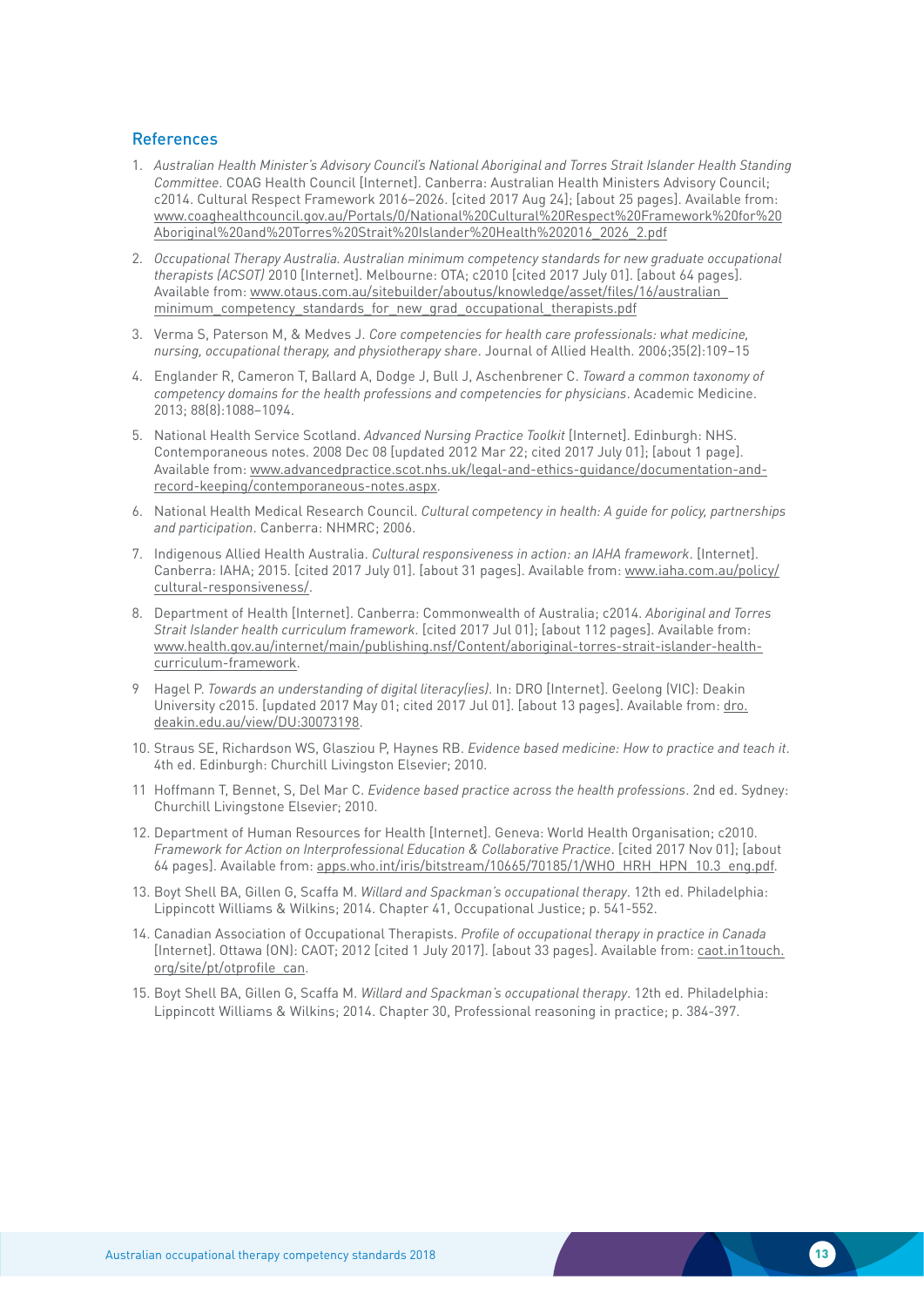#### <span id="page-14-0"></span>Links to relevant agencies and documentation

#### **Australian Charter of Healthcare Rights** [www.safetyandquality.gov.au/national-priorities/charter-of-healthcare-rights](http://www.safetyandquality.gov.au/national-priorities/charter-of-healthcare-rights)

**Australian Commission on Safety and Quality in Health Care** [www.safetyandquality.gov.au](http://www.safetyandquality.gov.au)

#### **Australian minimum competency standards for new graduate occupational therapists (ACSOT) 2010**

[www.otaus.com.au/sitebuilder/aboutus/knowledge/asset/files/16/australian\\_minimum\\_](http://www.otaus.com.au/sitebuilder/aboutus/knowledge/asset/files/16/australian_minimum_competency_standard) competency standards for new grad occupational therapists.pdf

#### **Australian Government, Department of Health, Ageing and Aged care** [www.agedcare.health.gov.au](http://agedcare.health.gov.au)

**Australian Health Practitioner Regulation Agency** [www.ahpra.gov.au](http://www.ahpra.gov.au)

**Code of conduct, Occupational Therapy Board of Australia** [www.occupationaltherapyboard.gov.au/Codes-Guidelines/Code-of-conduct.aspx](http://www.occupationaltherapyboard.gov.au/Codes-Guidelines/Code-of-conduct.aspxwww.occupationaltherapyboar)

### **Indigenous Allied Health Australia**

www[.iaha.com.au](http://www.iaha.com.au)

**International Classification of Functioning, Disability and Health (ICF)** [www.who.int/classifications/icf/en](http://www.who.int/classifications/icf/en)

**National Disability Insurance Scheme** [www.ndis.gov.au](http://www.ndis.gov.au)

**National Health and Medical Research Council** [www.nhmrc.gov.au](http://www.nhmrc.gov.au)

**National Law** [www.ahpra.gov.au/About-AHPRA/What-We-Do/Legislation](http://www.ahpra.gov.au/About-AHPRA/What-We-Do/Legislation)

**Occupational Therapy Australia** [www.otaus.com.au](http://www.otaus.com.au)

**Occupational Therapy Board of Australia** [www.occupationaltherapyboard.gov.au](http://www.occupationaltherapyboard.gov.au)

**Privacy Act 1988** [www.oaic.gov.au/privacy-law/privacy-act](http://www.oaic.gov.au/privacy-law/privacy-act)

**Safe Work Australia** [www.safeworkaustralia.gov.au](http://www.safeworkaustralia.gov.au)

**World Federation of Occupational Therapists (WFOT)** [www.wfot.org](http://www.wfot.org)